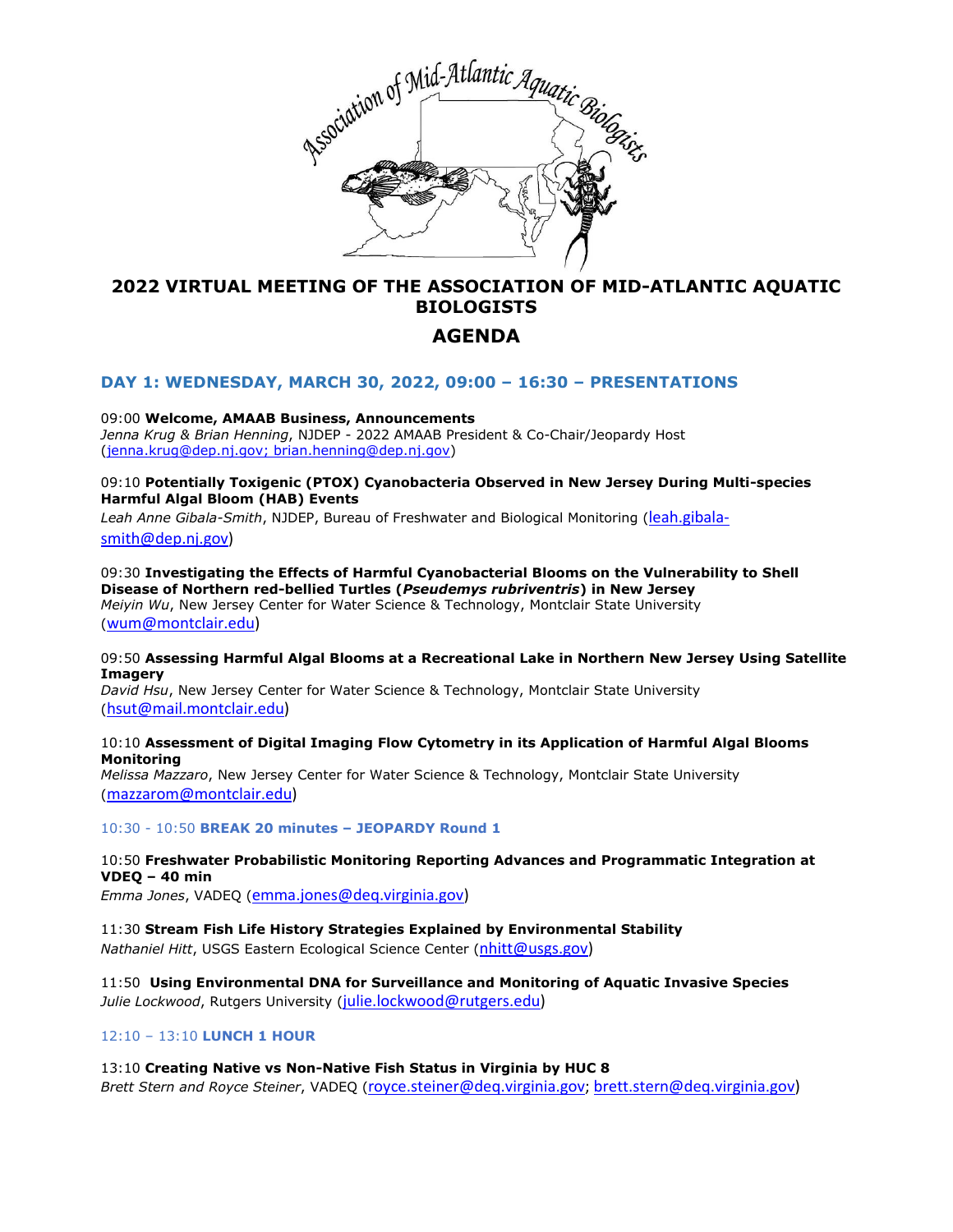#### 13:30 **Spatial and Temporal Analyses of Perfluoroalkyl Substances (PFAS) in Smallmouth Bass Plasma from Sites in the Chesapeake Bay Watershed**

*Vicki Blazer*, USGS Eastern Ecological Science Center ([vblazer@usgs.gov\)](mailto:vblazer@usgs.gov)

13:50 **Aquatic Life Use Assessments Using a Thermal Fish Index – 60 min**

*Tim Wertz and Matt Shank*, PADEP (twertz@pa.gov; [mattheshan@pa.gov\)](mailto:mattheshan@pa.gov)

14:50 – 15:10 **BREAK 20 minutes – JEOPARDY Round 2**

#### 15:10 **Making an Alphabet Soup of RBP's and SDM's: Using Multiple Tools to Inform Unionid Mussel Restoration**

*Selina Cheng*, Maryland DNR ([selina.cheng@maryland.gov\)](mailto:selina.cheng@maryland.gov)

#### 15:20 **Evaluating the Hydrology, Water-Quality, and Ecological Communities of Two Restored Urban-Suburban Streams in Northern Virginia**

*Brendan Foster*, USGS VA/WV Water Science Center ([bfoster@usgs.gov\)](mailto:bfoster@usgs.gov)

#### 15:30 **10 Years of Continuous Instream Monitoring in Susquehanna River Basin - StoryMap and Data Dashboard**

*Luanne Steffy*, Susquehanna River Basin Commission ([lsteffy@srbc.net\)](mailto:lsteffy@srbc.net)

#### 15:40 **Karst Terrain Promotes Thermal Resiliency in Headwater Streams**

*Karmann Kessler*, USGS Eastern Ecological Science Center ([kkessler@usgs.gov\)](mailto:kkessler@usgs.gov)

#### 15:50 **Developing a Chesapeake Bay Watershed-Wide View of Biological Status & Trends** *Kevin Krause*, USGS Eastern Ecological Science Center ([kkrause@usgs.gov\)](mailto:kkrause@usgs.gov)

#### 16:00 **Comparing Salt Dilution and Acoustic Doppler Methods for Measuring Discharge in Remote Headwater Streams**

*Karli Rogers*, USGS Eastern Ecological Science Center ([kmrogers@usgs.gov\)](mailto:kmrogers@usgs.gov)

16:10 **Announcements/Business-Elections/Adjourn**

# **THANK YOU TO THIS YEAR'S SPONSOR –**

# **PREISER SCIENTIFIC**

**94 Oliver St., St. Albans, WV 25177**

# **Visit them online at [www.preiser.com](http://www.preiser.com/)**

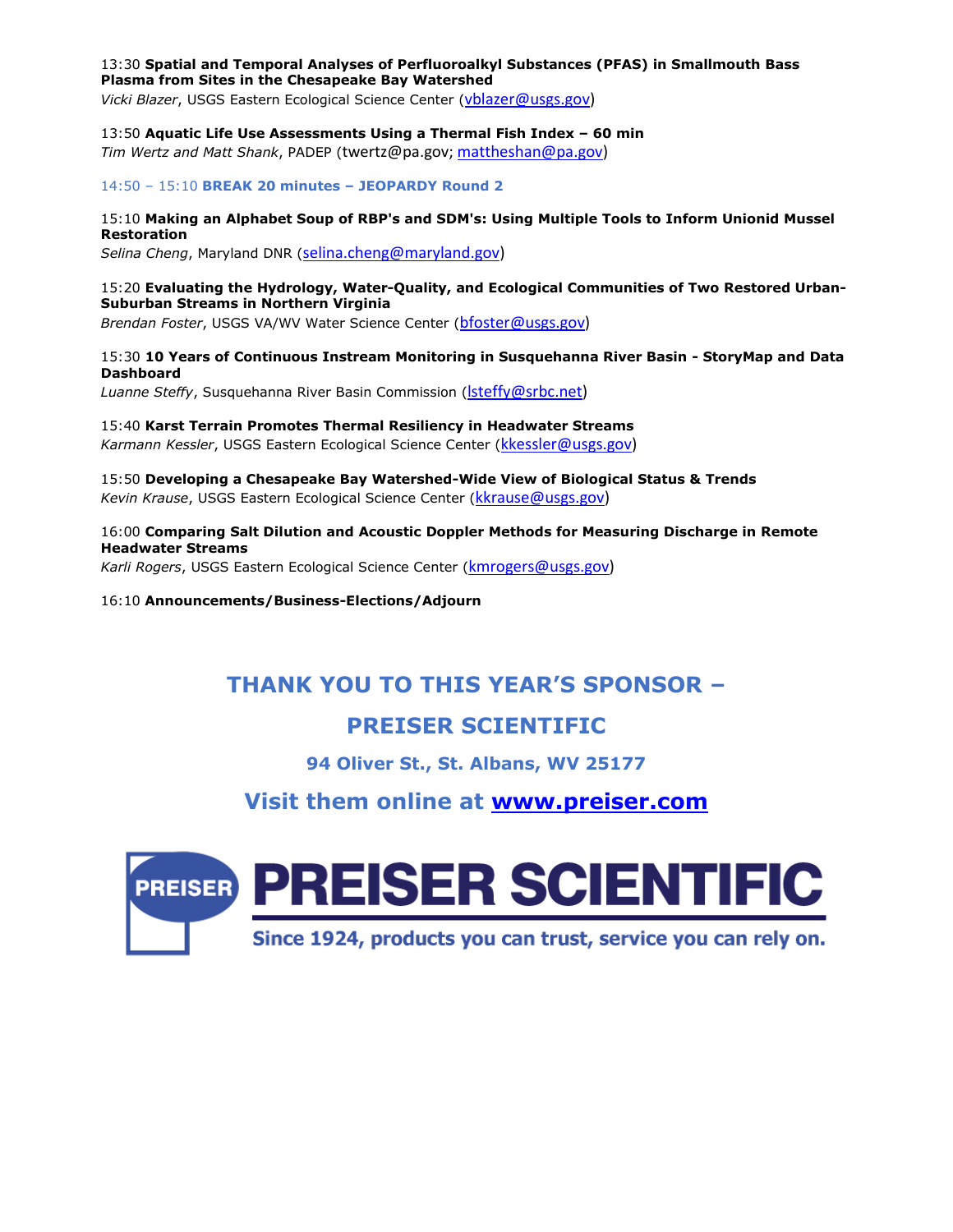# **DAY 2: March 31, 2022, 09:00 – 12:00 – WORKSHOPS**

# **1. Trichoptera Identification**

*Facilitator:* Andy Rasmussen [\(andrew.rasmussen@famu.edu\)](mailto:andrew.rasmussen@famu.edu) & Alex Orfinger [\(alexander1.orfinger@famu.edu\)](mailto:alexander1.orfinger@famu.edu), Florida A&M University

We will present a half-day online workshop on the taxonomic identification of larval Trichoptera (caddisflies). Attendees will be encouraged to ask questions and contribute to the discussion. The instructors will cover a wide range of topics including: Classification, Morphology and Identification, Taxonomic Resources, Identification of Polycentropodidae (Trumpet-Net Caddisflies), and Molecular Identification.

# **2. Stressor Identification Using CADDIS**

*Facilitator:* Kate Schofield, USEPA Integrated Environmental Assessment Branch, Center for Public Health and Environmental Assessment [\(schofield.kate@epa.gov\)](mailto:schofield.kate@epa.gov)

Thousands of waterbodies in the United States are listed as biologically impaired; for many of these waterbodies the cause of impairment is reported as "unknown." Before appropriate management actions can be developed and implemented, the causes of these impairments must be identified. CADDIS—the Causal Analysis/Diagnosis Decision Information System—is an online application designed to help users conduct these causal assessments. CADDIS provides a strength of evidence-based framework for stressor identification, along with information and tools (e.g., stressor summaries, analytical tools and examples, case studies) that can assist in identifying likely causes of biological impairment in streams and rivers. This workshop will provide an overview of CADDIS, including the Stressor Identification process and the supporting information and tools available on the CADDIS website. It will draw from regionally relevant examples to illustrate how CADDIS has been used and end with discussion of how future development of CADDIS can better address your key stressor identification needs. Go to epa.gov/caddis to learn more about Causal Analysis/Diagnosis Decision Information System (CADDIS).

### **3. Harmful Algal Blooms (HABs): Identification Using eDNA and Overview of a Statewide HABs Response Strategy**

*Facilitator:* Christopher Main, DNREC [\(christopher.main@delaware.gov\)](mailto:christopher.main@delaware.gov); Vic Poretti [\(victor.poretti@dep.nj.gov\)](mailto:victor.poretti@dep.nj.gov), Robert Schuster [\(robert.schuster@dep.nj.gov\)](mailto:robert.schuster@dep.nj.gov), Leah Gibala-Smith [\(leah.gibala-smith@dep.nj.gov\)](mailto:leah.gibala-smith@dep.nj.gov), and Deidre Supple [\(deidre.supple@dep.nj.gov\)](mailto:deidre.supple@dep.nj.gov), NJDEP Dr. Christopher Main from Delaware DNREC will cover the identification of HABs using eDNA while Bob Schuster and Vic Poretti will present details of NJDEP's marine and freshwater Harmful Algal Bloom (HAB) Response Strategies. Understanding freshwater Harmful Cyanobacteria Algal Blooms (HABs), their risks to human health, how to respond and monitor HABs, and proper response actions to protect human health during recreational activities. The session will include NJDEP's monitoring, analysis, and communication protocols as well as advanced technology being piloted. Email Jenna Krug at jenna.krug@dep.nj.gov with any questions.

# **4. An Introduction to Rendering Reports Using R**

*Facilitator:* Lou Reynolds, USEPA [\(reynolds.louis@epa.gov\)](mailto:reynolds.louis@epa.gov)

This workshop will introduce the capabilities of R for publishing reports as html, pdf, and Word documents. The integration of data wrangling, analysis, visualization, and presentation is an important aspect of reproducible research. Written reports are an important, and many times, required way to present data. We will cover the basics and some more intermediate aspects of going from R code to documents – so it is helpful if you are familiar and comfortable with R. If you are already proficient and comfortable producing reports in R, this is not the course for you. It is important to have R, and R Studio, already installed on your computer. Questions about the course are welcome.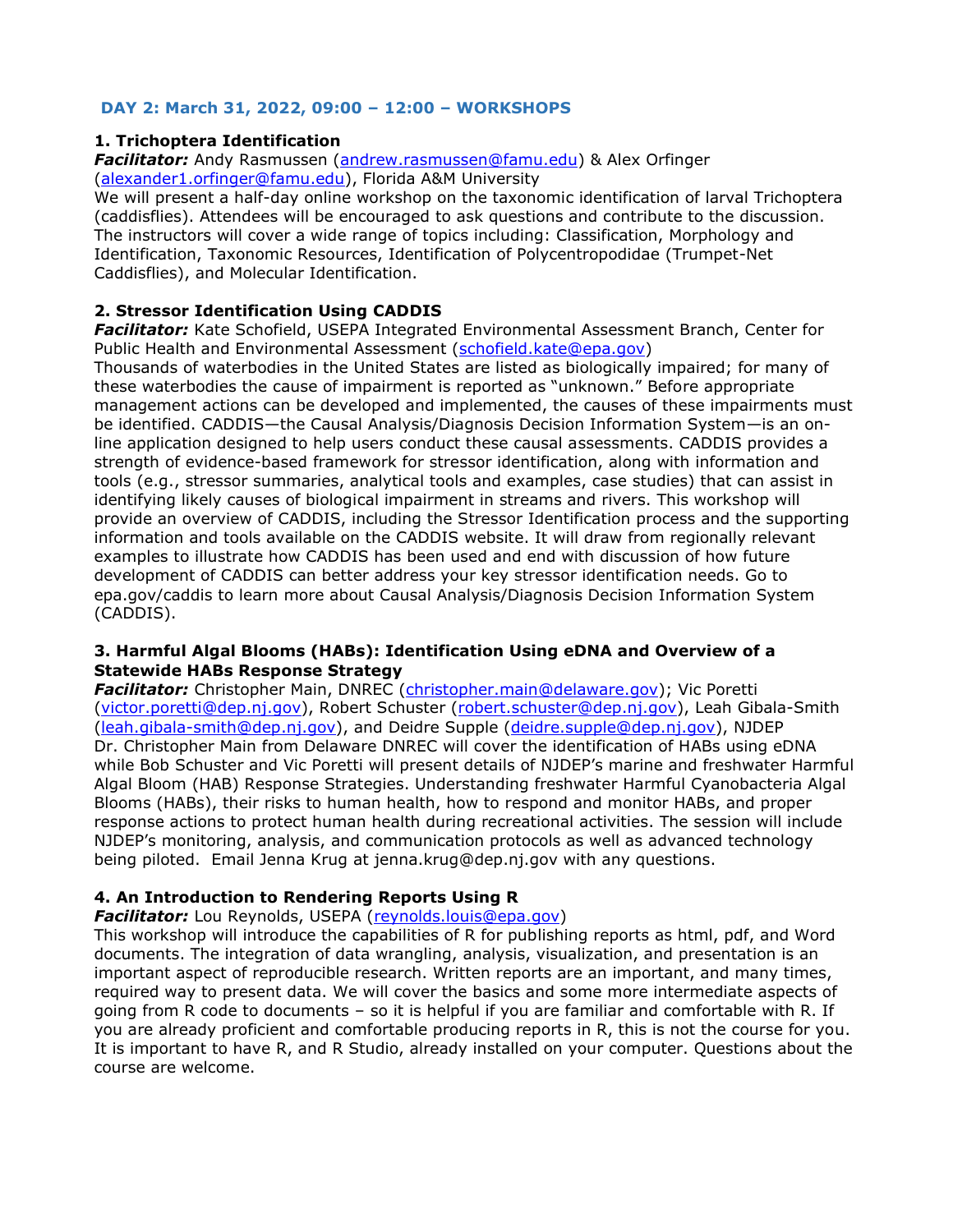# **DAY 1 ABSTRACTS**

### **Potentially Toxigenic (PTOX) Cyanobacteria Observed in New Jersey During Multispecies Harmful Algal Bloom (HAB) Events**

*Leah Anne Gibala-Smith*, NJDEP BFBM [\(leah.gibala-smith@dep.nj.gov\)](mailto:leah.gibala-smith@dep.nj.gov)

An overview of toxin production and cell densities observed in New Jersey during multi-species harmful algal bloom events will be presented. A brief overview of the Bureau of Freshwater and Biological Monitoring role as outlined in NJDEP's HAB Recreational Response Strategy will be reviewed as well.

**Investigating the Effects of Harmful Cyanobacterial Blooms on the Vulnerability to Shell Disease of Northern red-bellied Turtles (***Pseudemys rubriventris***) in New Jersey** *Meiyin Wu*, New Jersey Center for Water Science & Technology, Montclair State University [\(wum@montclair.edu\)](mailto:wum@montclair.edu); Additional authors: Stephanie Getto, Molly Hillenbrand (MSU) In 2019, an unknown shell disease was reported in Northern red-bellied turtles (Pseudemys rubriventris), a freshwater turtle species with a range that mainly includes southern New Jersey through North Carolina. This study investigates the effects of harmful cyanobacterial blooms on the vulnerability to shell disease of freshwater Northern red-bellied turtles (Pseudemys rubriventris) in New Jersey by characterizing and enumerating cyanobacteria in lake water and within the epizoic community with a goal to provide data-driven recommendations for P. rubriventris conservation. Phytoplankton community composition and cyanotoxin concentration were measured in two affected lakes (Daretown Lake and Elmer Lake) and one unaffected lake (Lake Fred) in Salem and Ocean counties, New Jersey. These measures were examined to determine whether the presence of potentially toxin-producing cyanobacteria had any effect on the occurrence of shell disease in these turtles. In addition to water samples, epizoic community was examined and cyanotoxins were measured from samples collected from turtle shells. Results indicate that cyanobacteria may increase the vulnerability of P. rubriventris to the shell disease. In general, cyanobacteria density and cyanotoxin concentrations were greater in water and epizoic samples collected from the affected lakes than the unaffected lake. Additionally, epizoic samples collected from turtles afflicted with shell disease were found to contain significantly greater cyanobacteria density than samples collected from healthy turtles, suggesting epizoic cyanobacteria growth may be the cause of shell diseases of P. rubriventris in New Jersey.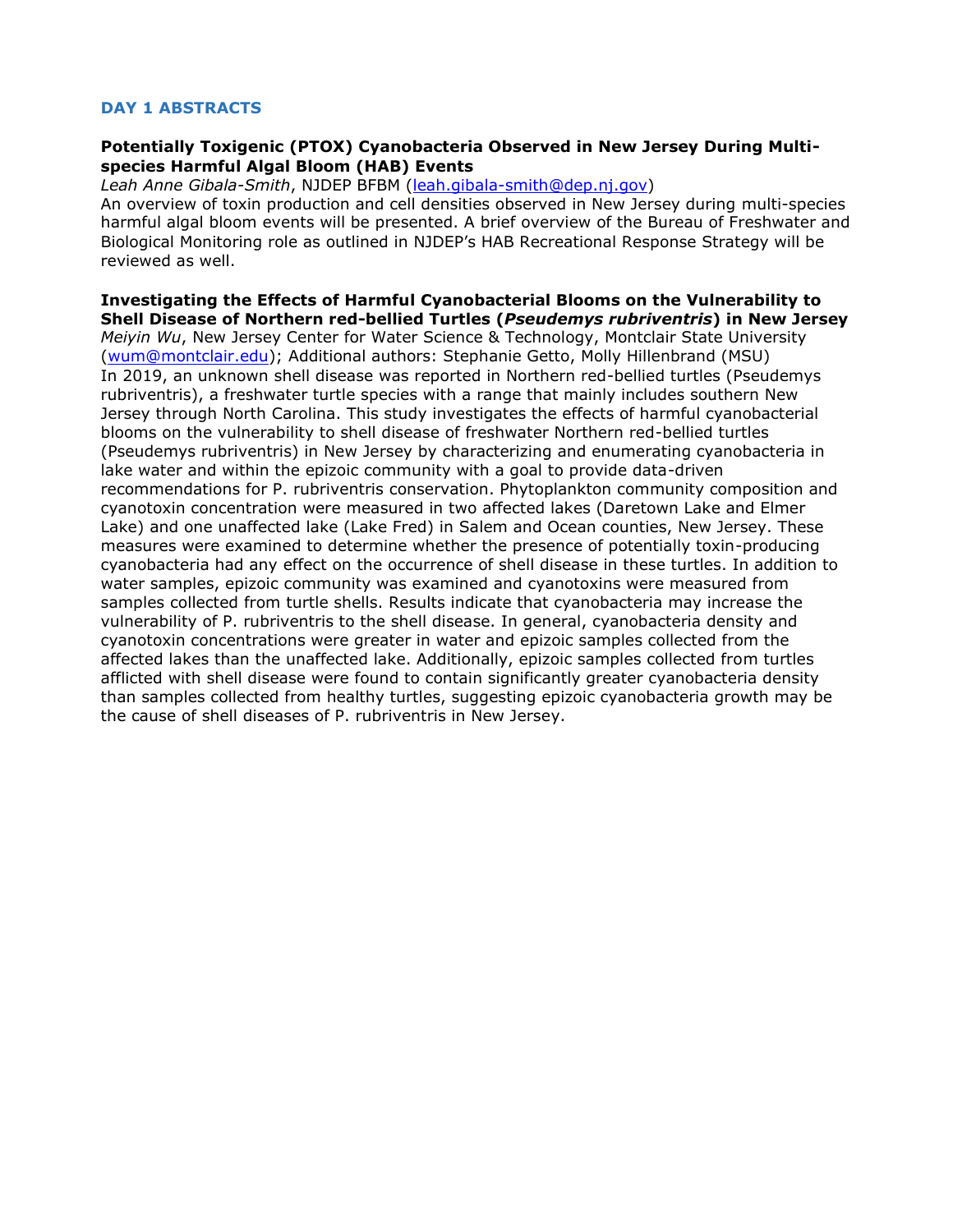## **Assessing Harmful Algal Blooms at a Recreational Lake in Northern New Jersey Using Satellite Imagery**

*David Hsu*, New Jersey Center for Water Science & Technology, Montclair State University [\(hsut@mail.montclair.edu\)](mailto:hsut@mail.montclair.edu); Additional authors: Anne Hurley, Yaritza Acosta-Caraballo, Mark Chopping, Meiyin Wu (MSU)

Harmful algal blooms (HABs) can lead to public health concerns, ecological stresses, and economic losses. Thus, it is important to routinely monitor the conditions of HABs in waterbodies. In addition to field investigations, remotely sensed satellite imagery has been utilized to assess HABs on a broader scale. Located on the border of New Jersey and New York, the Greenwood Lake has provided important freshwater resources for residents and visitors. However, it has also been well documented with ongoing HABs during summers and falls. The goal of this study was to apply two publicly available satellite imagery tools, including CyAN and Landsat, to estimate HABs at the Greenwood Lake. Water samples were collected at 15 sites along the shore of the Greenwood Lake on July 19, 2019 and transported to the Montclair State University's New Jersey Phytoplankton Lab for cyanobacteria identification and enumeration using a digital imaging flow cytometer. For satellite-derived estimates, CyAN provided a directly estimated cyanobacteria cell counts based on a cyanobacteria index algorithm. Landsat required an user-selected algorithm to derive the cell count estimates. We used a Normalized Difference Vegetation Index (NDVI) based on the spectral data of Landsat 8. Preliminary evaluations indicated positive correlations between in situ cyanobacteria cell counts and the corresponding estimated cell counts from the two satellite imagery using linear regressions. However, no significance was found. Due to the limitations of site selection and temporal coverage, future work should include additional sites away from the shore and increase sampling frequency to cover the entire HAB season to properly evaluate the applicability of the satellite remote sensing of HAB at the Greenwood Lake.

# **Assessment of Digital Imaging Flow Cytometry in its Application of Harmful Algal Blooms Monitoring**

*Melissa Mazzaro*, New Jersey Center for Water Science & Technology, Montclair State University [\(mazzarom@montclair.edu\)](mailto:mazzarom@montclair.edu); Additional authors: Meiyin Wu, Anne Hurley (MSU) As harmful algal blooms (HABs) are becoming an increasing global threat to the health of people, animals, and aquatic ecosystems, finding ways to efficiently detect and manage blooms is critical. Traditional methods of identifying and enumerating phytoplankton cells involve light microscopy; however, this is a time-consuming and labor-intensive process. Meanwhile, digital imaging flow cytometry is a relatively novel and rapid method of enumerating and identifying particles within phytoplankton samples. Previous studies have documented comparable digital flow cytometry results to microscopy results; however, there are concerns relating to the underestimation of cells and misidentification of particles with their automated classification systems. Before digital imaging flow cytometry can be implemented into HAB monitoring protocols, a thorough and systematic comparison to light microscopy is needed using freshwater samples with a wide temporal and spatial range. This study investigates the accuracy and discrepancy of collected phytoplankton community data obtained by digital imaging flow cytometry and light microscopy methods. The results demonstrate that microscopy cell densities ( $p < 0.001$ ) and natural unit densities ( $p < 0.001$ ) for both phytoplankton and cyanobacteria were significantly higher than the results obtained by the digital imaging flow cytometry method. Additionally, taxa richness varied between the two methods, with microscopy detecting more phytoplankton taxa than digital imaging flow cytometry ( $p = 0.016$ ). While digital imaging flow cytometry methods have potential in accurately enumerating and identifying phytoplankton, these findings demonstrate that improvements to digital imaging flow cytometry are needed before this method can be applied to routine HAB monitoring protocols.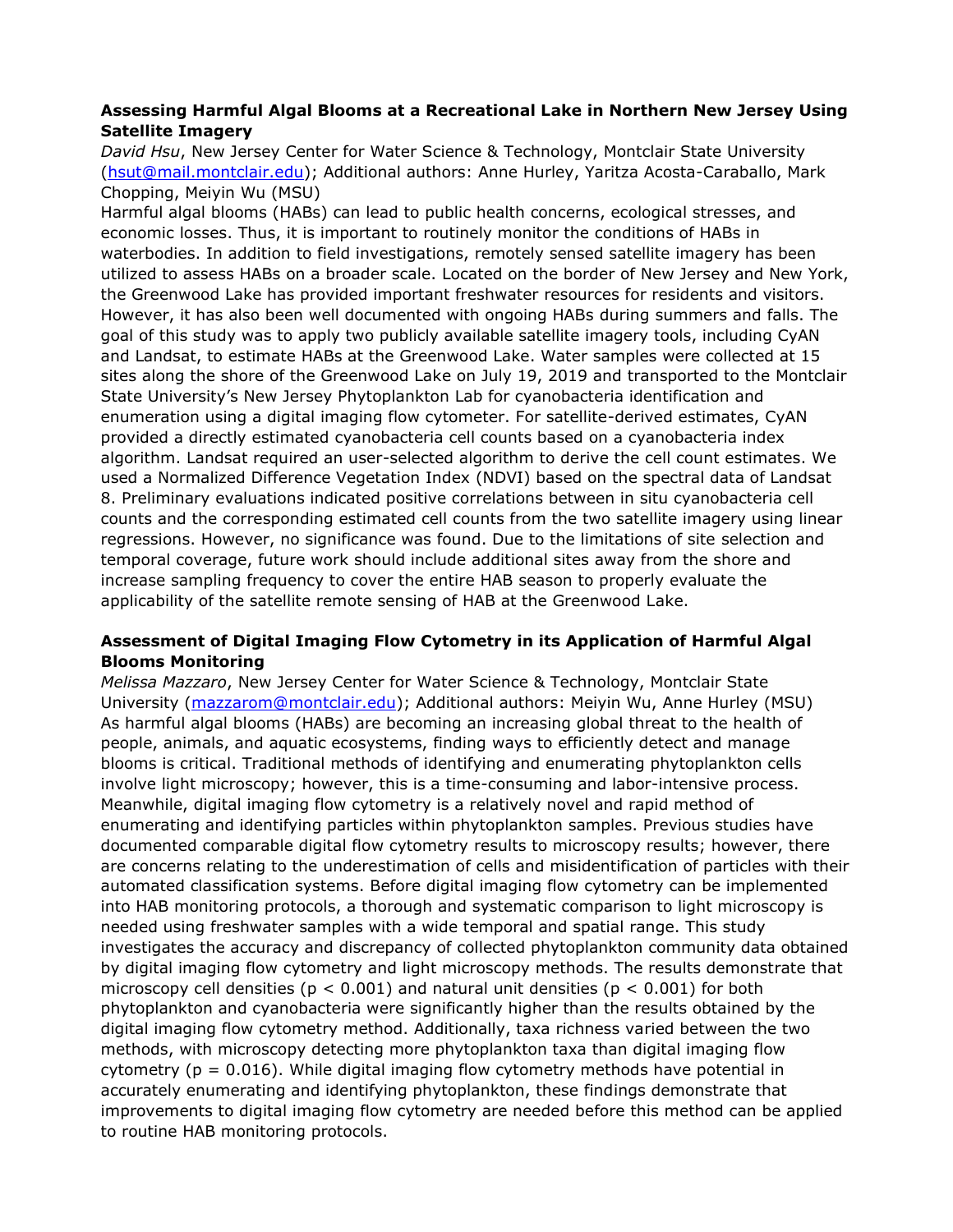# **Freshwater Probabilistic Monitoring Reporting Advances and Programmatic Integration at VDEQ– 40 min**

*Emma Jones*, VADEQ [\(emma.jones@deq.virginia.gov\)](mailto:emma.jones@deq.virginia.gov); Additional authors: Jason Hill, Lucy Smith, and Mary Dail (VADEQ)

Virginia Department of Environmental Quality's (VADEQ) Freshwater Probabilistic Monitoring Program collects water quality, habitat, and benthic macroinvertebrate data to estimate aquatic ecosystem health, water chemistry and habitat to understand baseline conditions throughout the Commonwealth of Virginia. By embracing new mapping and automated analysis techniques, we can better explore the twenty year dataset at increasingly refined spatiotemporal scales, reporting on the condition of rivers and streams by basin, ecoregion, and stream size. By integrating these condition estimates across agency reporting and assessment tools, VADEQ can more readily understand monitoring data for TMDL and Permitting purposes.

# **Stream Fish Life History Strategies Explained by Environmental Stability**

*Nathaniel Hitt*, USGS Eastern Ecological Science Center [\(nhitt@usgs.gov\)](mailto:nhitt@usgs.gov)

We show that predictors of environmental stability correspond to life history strategies of stream fishes in the mid-Atlantic region. The dataset included 51 fish species sampled during 2018-2019 from 20 streams intersecting the C&O Canal National Historical Park near the Potomac River in Maryland. We found that abundance of opportunistic strategists increased with low-permeability soils that produce flashy runoff dynamics and decreased with karst terrain where groundwater inputs can stabilize stream flow and temperature. Conversely, equilibrium strategists increased in karst terrain, indicating a response to stabilized environmental conditions. Our findings also indicate the utility of life history theory for understanding ecological responses to destabilized environmental conditions under global climate change.

### **Using Environmental DNA for Surveillance and Monitoring of Aquatic Invasive Species**

*Julie Lockwood*, Rutgers University [\(julie.lockwood@rutgers.edu\)](mailto:julie.lockwood@rutgers.edu)

Environmental DNA is material, such as shed cells, waste products, exuviae, and reproductive secretions, that is continuously released into the environment by all living organisms. This DNA material can be collected within bulk samples of water and then assigned to species using standard molecular techniques. Our lab has been working with New Jersey Department of Environmental Protection, US Fish and Wildlife Service and other agencies to develop and deploy eDNA surveys for aquatic invasive species within the Raritan and Delaware river watersheds and coastal estuaries. In particular, we are surveying for Chinese pond mussels near their site of original introduction to ensure that they are eradicated and did not spread into nearby waterways. We are also in the initial phases of developing and deploying eDNA surveys for New Zealand mudsnail and non-native cnidarians. The mid-Atlantic is increasingly seeing new introductions of aquatic invasive species, and we argue that eDNA is a costeffective tool for biosecurity surveillance and to inform management decisions.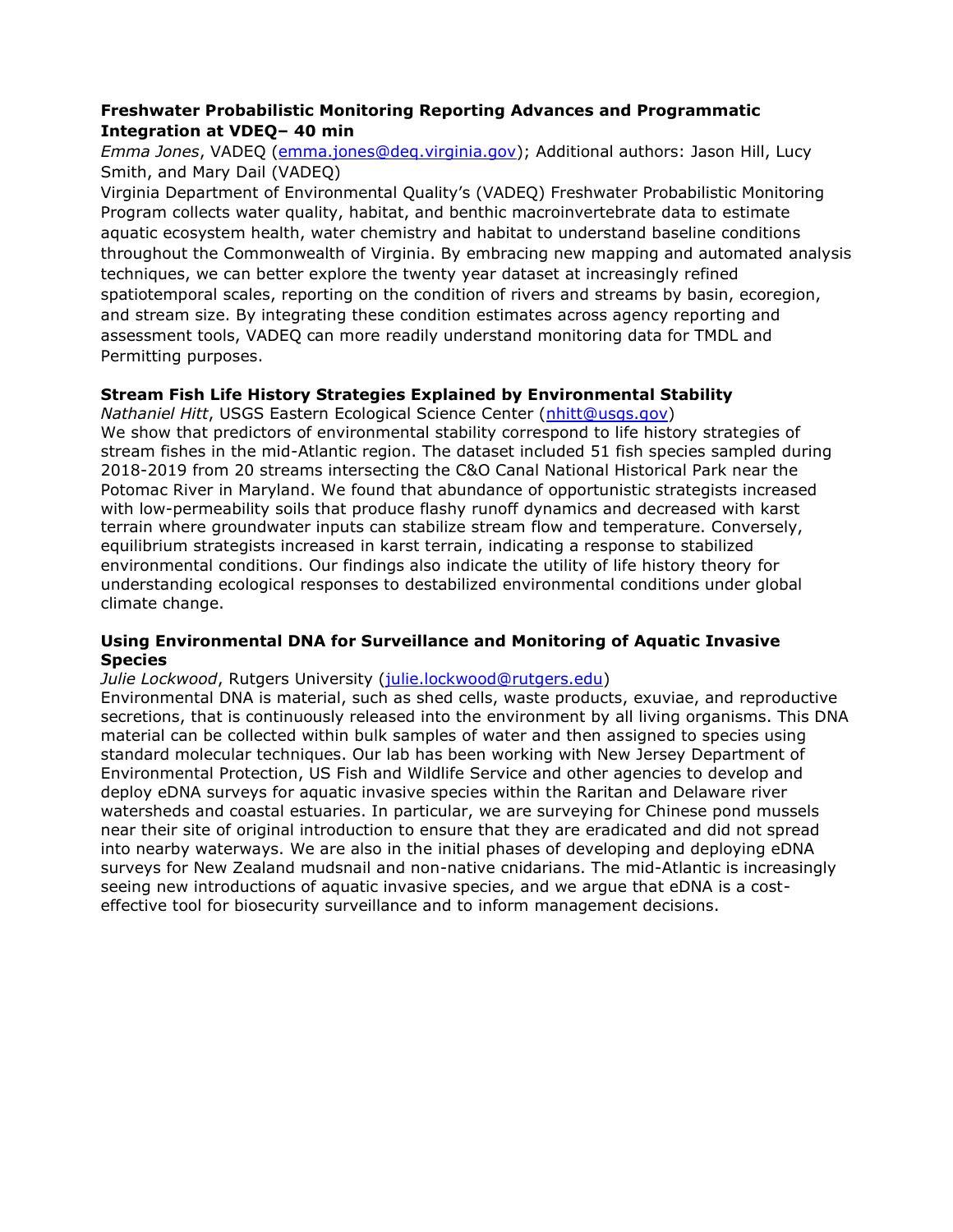#### **Creating Native vs Non-Native Fish Status in Virginia by HUC 8**

*Brett Stern and Royce Steiner*, VA DEQ [\(royce.steiner@deq.virginia.gov;](mailto:royce.steiner@deq.virginia.gov) [brett.stern@deq.virginia.gov\)](mailto:brett.stern@deq.virginia.gov)

Previous native vs non-native status of Virginia fishes has been by major basin only, which typically span multiple habitat regimes and ecoregions. An interactive mapping application readily presented comprehensive data from multiple probabilistic surveys and historical records, allowing VDEQ to evaluate the native/nonnative status of the fish species of Virginia by HUC 8. The R shiny application has allowed VDEQ to efficiently identify population range extensions and correct misidentifications in the fish community database. With these database improvements, VDEQ's aims to create an Index of Biotic Integrity for fish communities in Virginia. The distribution of fishes native to Virginia will be used to calculate more accurate fish community metrics.

#### **Spatial and Temporal Analyses of Perfluoroalkyl Substances (PFAS) in Smallmouth Bass Plasma from Sites in the Chesapeake Bay Watershed**

*Vicki Blazer*, USGS Eastern Ecological Science Center [\(vblazer@usgs.gov\)](mailto:vblazer@usgs.gov); Additional authors: Heather L. Walsh and Cheyenne R. Smith

Fish kills of adult smallmouth bass in the Potomac drainage and young-of-year in the Susquehanna drainage, in conjunction with observations of intersex (testicular oocytes) in male bass, lead to an integrated monitoring of surface water contaminants and fish health indicators from 2013 to 2019. Blood and other tissues were collected during necropsies and plasma was obtained and replicate aliquots frozen. When questions began to be raised about the concentrations and potential effects of PFAS in Chesapeake Bay tributaries we initially utilized plasma from four sites (Antietam Creek, MD; South Branch Potomac River, WV; West Branch Mahantango Creek, PA and Pine Creek, PA) collected in 2018 to determine if 1) perfluorinated compounds were detectable in plasma from smallmouth bass in the region and 2) if concentrations varied with land use. Four compounds (PFDA, PFDoA, PFUnA, PFOS) were detected in every plasma sample and two others (PFNA, PFOSA) less frequently and at lower concentrations. Based on these initial findings we analyzed plasma from these four sites collected in 2017 and 2019 to determine if temporal trends occurred. We also used archived samples from other sites to determine spatial extent and further evaluate land-use influences and potential sources. Analyses are underway to examine associations with the numerous fish health indicators we have from these sites including prevalence of visible abnormalities, tissue parasite abundance, microscopic pathology including testicular oocytes, plasma vitellogenin, immune function endpoints and gene transcript abundance.

### **Aquatic Life Use Assessments Using a Thermal Fish Index – 60 min**

*Tim Wertz and Matt Shank*, PA DEP [\(twertz@pa.gov;](mailto:twertz@pa.gov) [mattheshan@pa.gov\)](mailto:mattheshan@pa.gov)

The thermal fish index (TFI) is a valuable tool for monitoring and assessing fishes. The TFI is a multidisciplinary metric that can easily be applied to studies relating to: anthropogenic stress, waterbody condition, thermal effluents (316a), and global climate change. This simple, yet effective, metric can easily be incorporated in any program that uses assemblage-based methods for fish collection, or anyone working with fish assemblage data. An additional benefit includes a meaningful characterization of thermal class allowing the TFI to be easily understood and communicated across watershed, ecoregion or jurisdictional boundaries. This presentation will introduce the development of the TFI metric into an assessment method for making 303(d) and 305(b) listings in Pennsylvania and discuss real-world examples.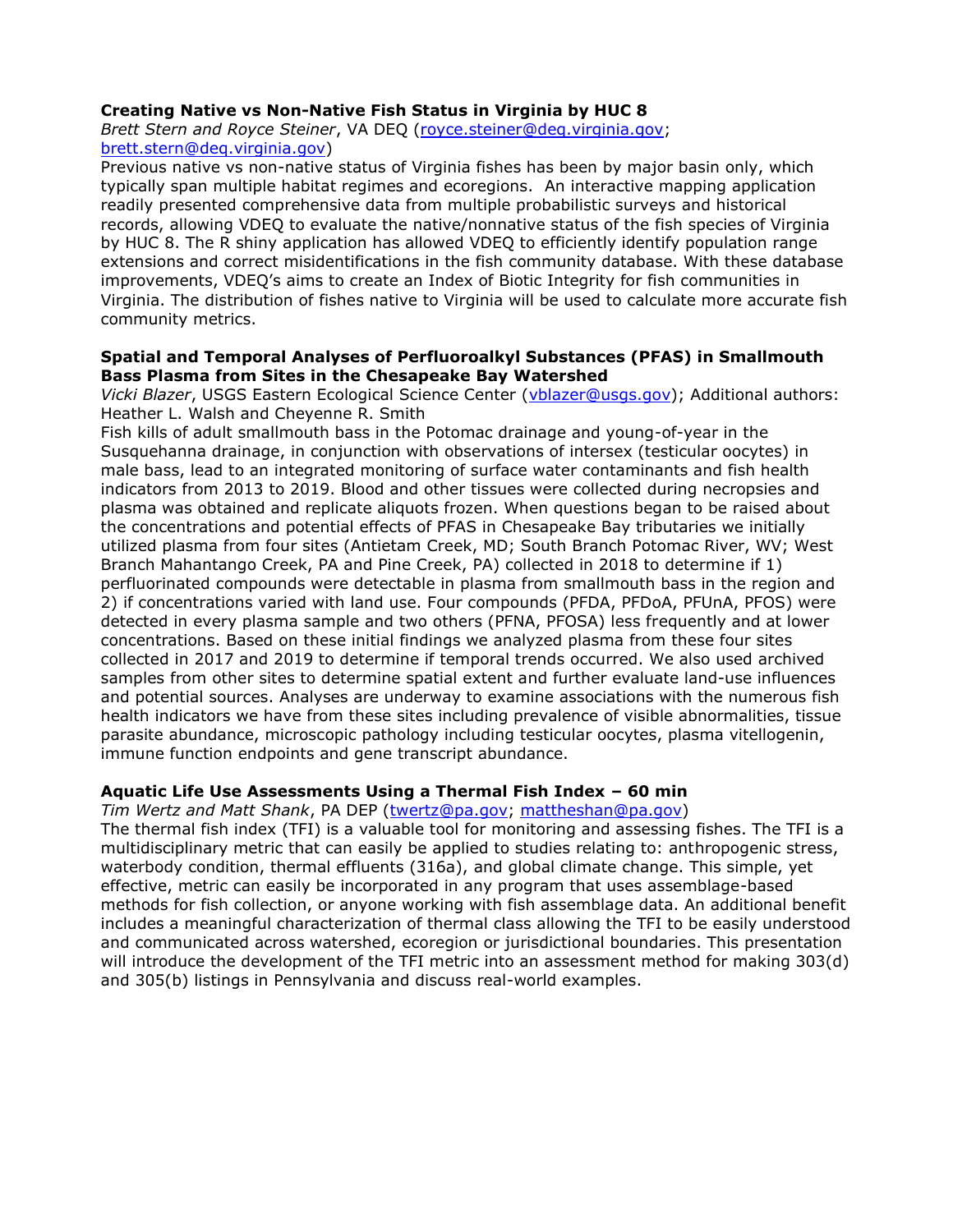### **Making an Alphabet Soup of RBP's and SDM's: Using Multiple Tools to Inform Unionid Mussel Restoration**

## *Selina Cheng*, Maryland DNR [\(selina.cheng@maryland.gov\)](mailto:selina.cheng@maryland.gov)

Unionid mussels are among the most endangered animals in North America. They also play important roles in aquatic ecosystems, where they filter water, provide food for other animals, and act as indicators of ecosystem health. Their imperilment and ecological significance make their conservation and restoration urgent issues. Active conservation measures, such as captive propagation, are often used to augment or reintroduce mussel populations. However, a lack of knowledge about the life history and ecology of many mussel species can hamper the outcome of these efforts. To address these issues, we combine several types of data and tools to inform the restoration of Creeper (Strophitus undulatus), a geographically widespread mussel that is found in low abundance in Maryland. Specifically, we combine the use of rapid bioassessment protocol data (RBP) and species distribution modeling (SDM) using MaxEnt to 1) identify and evaluate candidate streams where restoration and survey activities are most appropriate, and 2) define a "habitat envelope" for potential restoration sites by examining the local ecological requirements at sites that currently support Creeper. The selected locations will be incorporated into a site restoration plan for Creeper. Combining a suite of readily available datasets and tools to inform restoration actions will help initiate best practices for mussel recovery and will ensure a successful outcome.

### **Evaluating the Hydrology, Water-Quality, and Ecological Communities of Two Restored Urban-Suburban Streams in Northern Virginia**

*Brendan Foster*, USGS VA/WV Water Science Center [\(bfoster@usgs.gov\)](mailto:bfoster@usgs.gov)

The U.S. Geological Survey is conducting an intensive stream monitoring program of two restored small (< 1.3 mi2) urban-suburban streams in Reston, Virginia. In 2010, both stream channels were restored to stabilize the banks, preventing channel incision, mass wasting of the banks, and the attendant deleterious sediment effects. Restoration efforts will continue with the introduction of unionid mussels, planned for 2023. The monitoring program assesses the hydrology, water-quality, benthic macroinvertebrate communities, fish assemblages, and physical habitat throughout the two streams to evaluate changes over time. The monitoring program has completed its first year of data collection and will continue to collect these data for an additional year prior to the mussel introduction. Data collection will continue for two years during the introduction, and two years after the introduction to capture any lagged changes and to evaluate longer-term effects of the introduction on the streams and stream ecology.

# **10 Years of Continuous Instream Monitoring in Susquehanna River Basin - StoryMap and Data Dashboard**

**Luanne Steffy, Susquehanna River Basin Commission (Steffy@srbc.net)** 

The Susquehanna River Basin Commission has been operating a large continuous instream monitoring (CIM) network for the past decade. The network originated in 2010 as a response to the natural gas boom in the basin but has evolved into a basin-wide network with a broader scope and a wide variety of applications. This brief talk will introduce a new StoryMap commemorating 10 years of CIM data collection and demonstrate the embedded data dashboard to regional partners and agencies.